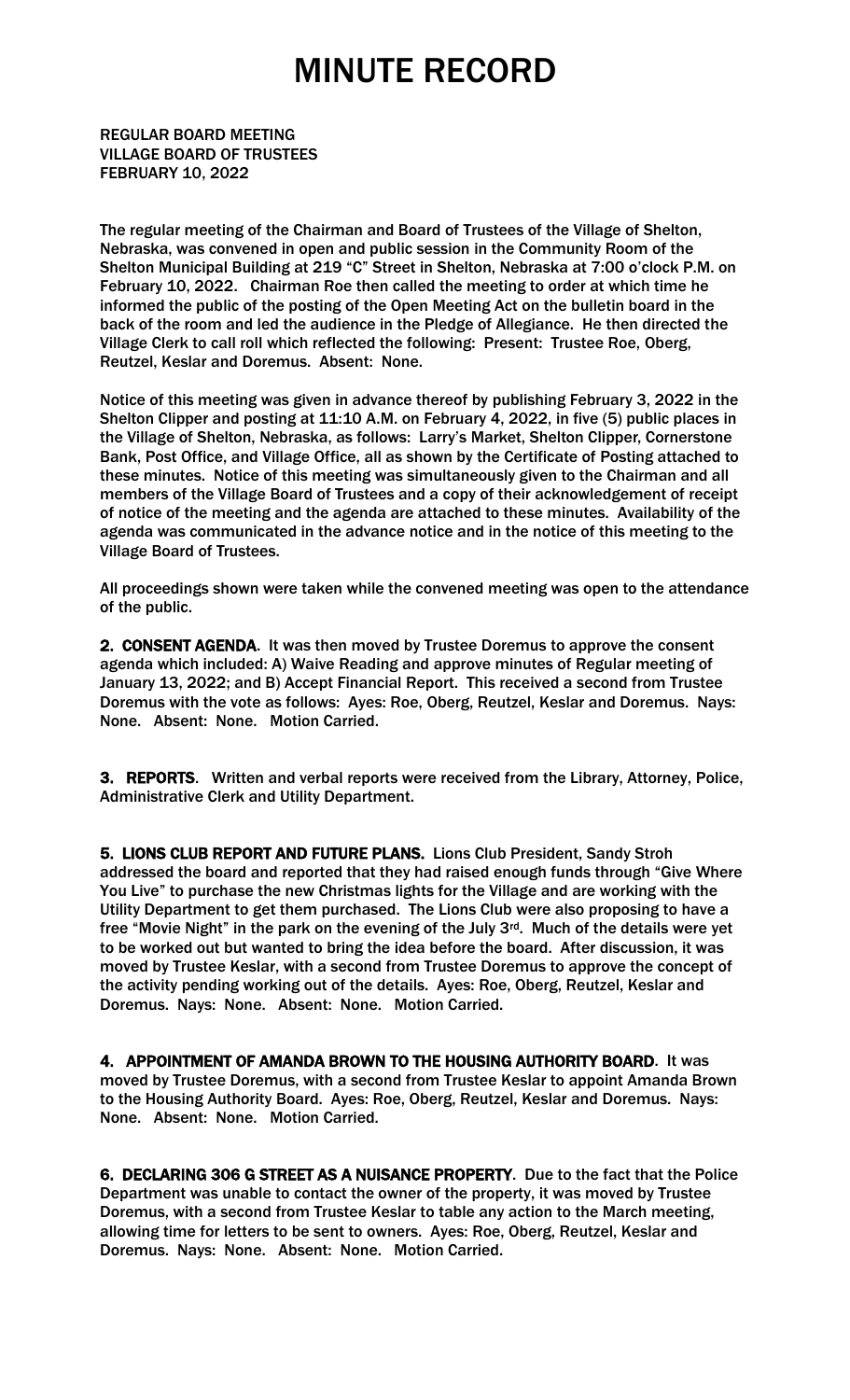FEBRUARY 10, 2022 - PAGE 2 –

7. PURCHASE OF NEW FUEL BARREL. Utility Superintendent Gillming reported that one of the fuel barrels had rusted out and sprung a leak. It was fixed temporarily but we need to replace it. He received two verbal quotes and after discussion it was moved by Trustee Doremus to buy from Schroeder Machine Shop – the price to include delivery and set up. This received a second from Trustee Oberg with the vote as follows: Ayes: Roe, Oberg, Reutzel, Keslar and Doremus. Nays: None. Absent: None. Motion Carried. Chairman Roe then indicated it was time to consider Resolution No. 22-02-10.

### RESOLUTION NO. 22-02-10:

WHEREAS, the Governing Body of the Village of Shelton, Nebraska has determined that the maintenance of certain assets is necessary and essential to the efficient and proper operation of the Village.

WHEREAS, after investigation of the facts and discussion of the alternatives, the Governing Body has decided to have the necessary purchase of certain assets made. NOW, THEREFORE, BE IT RESOLVED BY THE CHAIRMAN AND BOARD OF TRUSTEES OF THE VILLAGE OF SHELTON, NEBRASKA:

 SECTION 1. That the Village of Shelton, Nebraska shall immediately acquire, a replacement Fuel Barrel from Schroeder Machine Shop of Shelton, NE for total cost not to exceed \$1,500.00. SECTION 2. That the Chairman, Utility Superintendent and Village Clerk are authorized, and directed to acquire the aforementioned asset for and on behalf of, and in the name of the Village of Shelton, Nebraska, and to execute such documents, orders, and contracts in the name of the Village of Shelton, Nebraska, as may be necessary, proper, or convenient to undertake and complete such purchase.

It was then moved by Trustee Doremus, with a second from Trustee Oberg to approve and adopt Resolution No. 22-02-10 as presented. Ayes: Roe, Oberg, Reutzel, Keslar and Doremus. Nays: None. Absent: None.

8. LEASE/PURCHASE OF NEW COPIER. Administrative Clerk Doremus explained that the copier was about seven years old and many of the features such as scanning, etc. were not functioning correctly. The service was not the best since the company had been sold. She presented the Board with a proposal from Eakes Office Solutions and explained that the lease/purchase would be the option she felt would fit with the Village's budget. After discussion, Chairman Roe indicated it was time to consider Resolution No. 22-02-10A.

### RESOLUTION NO. 22-02-10A:

WHEREAS, the Governing Body of the Village of Shelton, Nebraska has determined that the purchase of certain equipment is necessary and essential to the efficient and proper operation of the Village.

WHEREAS, after investigation of the facts and discussion of the alternatives, the Governing Body has decided to Lease/purchase the necessary equipment: NOW, THEREFORE, BE IT RESOLVED BY THE CHAIRMAN AND BOARD OF TRUSTEES OF THE VILLAGE OF SHELTON, NEBRASKA:

 SECTION 1. That the Village of Shelton, Nebraska shall immediately acquire, for the lease price not to exceed \$130.87/month for 60 months one Sharp Copier from Eakes Office Solution of Kearney, NE. SECTION 2. That the Chairman and Administrative Clerk hereby are authorized and directed to acquire the aforementioned equipment for and on behalf of, and in the name of the Village of Shelton, Nebraska, and to execute such documents, orders, and contracts in the name of the Village of Shelton, Nebraska, as may be necessary, proper, or convenient to undertake and complete such lease/purchase.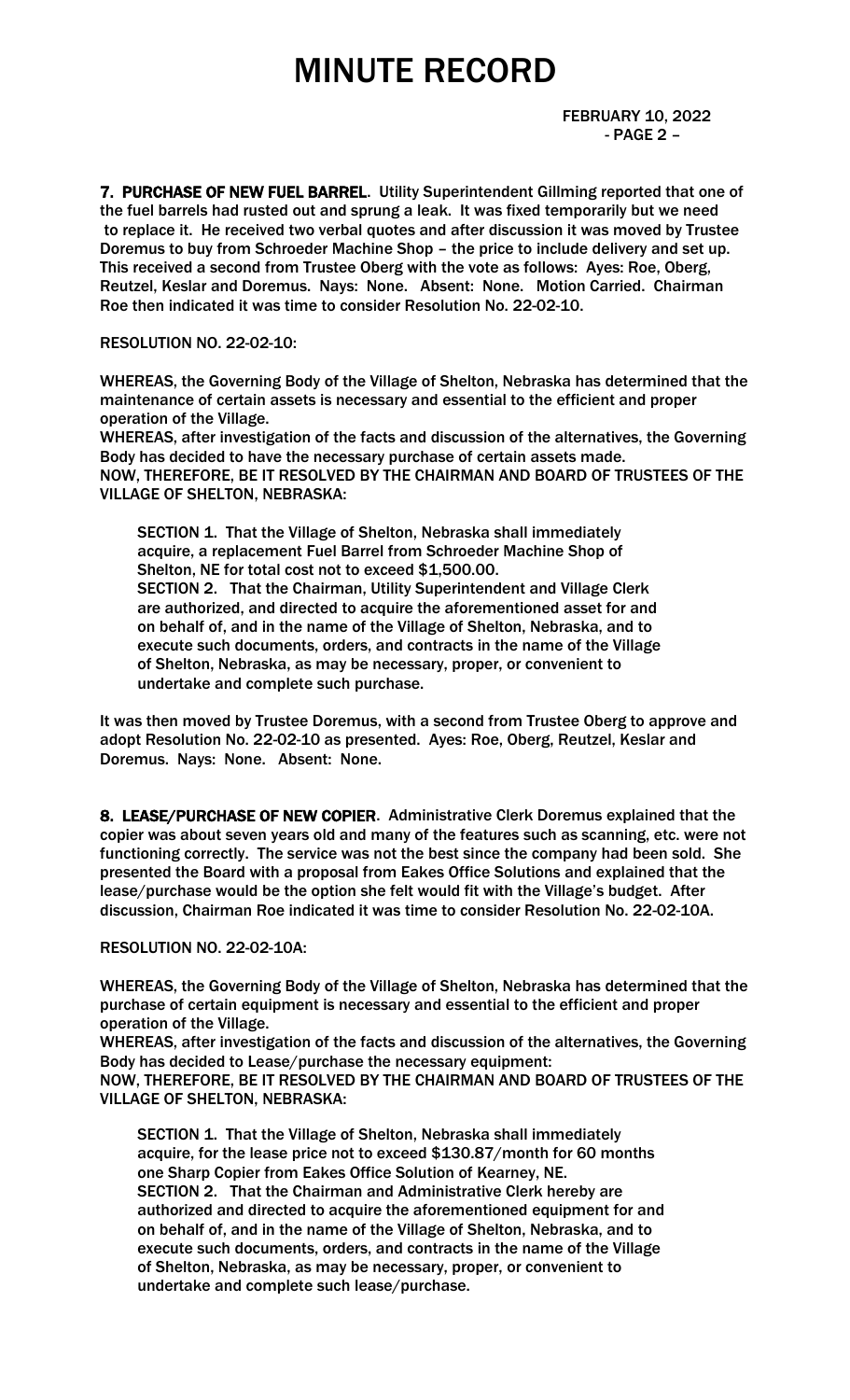FEBRUARY 10, 2022 - PAGE 3 –

It was then moved by Trustee Oberg, with a second from Trustee Doremus to approve and adopt Resolution No. 22-02-10A as presented. Ayes: Roe, Oberg, Reutzel, Keslar and Doremus. Nays: None. Absent: None.

9. ORDINANCE TO SET NEW WAGES FOR VILLAGE EMPLOYEES. Chairman Roe indicated he felt that substantial raises were needed to retain the good employees. Utility Superintendent Gillming also reported to the board that Skylar Tylkowski had just received word that he passed the Water Operator's testing and is now licensed and thought the board might want to consider his "merit" raise in combination to the other proposed wage. After discussion and consideration, Chairman Roe indicated that it was now time to consider Ordinance No. 849, Whereupon, it was moved by Trustee Oberg, seconded by Trustee Doremus that the minutes of the proceedings of the Chairman and Board of Trustees of the Village of Shelton, Buffalo County, Nebraska, in the matter of passing and approving Ordinance No. 849 be preserved and kept in a separate and distinct volume known as "Ordinance Record, Village of Shelton, Nebraska"; and that said separate and distinct volume be incorporated in and made a part of these proceedings the same as though it were spread at large herein. The Chairman instructed the Village Clerk to call the roll and the following was recorded as the vote on this motion: AYES: Roe, Oberg, Keslar, Doremus and Reutzel. NAYS: None. ABSENT: None. Whereupon the chairman declared the Motion Carried.

Further, a motion was made by Trustee Oberg, seconded by Trustee Doremus that the statutory rules in regard to the passage and adoption of Ordinances be suspended, so that said Ordinance No. 849 might be introduced, read by title, and approved and passed at the same meeting. Trustee Oberg called for the question. The Chairman put the question to the vote and instructed the Village Clerk to call roll and the following was the vote on this motion: AYES: Roe, Oberg, Kelser, Doremus, Keslar and Reutzel. NAYS: None. ABSENT: None. Whereupon, the Chairman declared the Motion Carried.

Following the reading of Ordinance No. 849 by title on the First Reading, the suspension of the rules so that the same may be read by title on the Second and Third Readings, allowing for final passage at the same meeting, Trustee Oberg called for the question as to the approval and passage of Ordinance No. 849 and the following vote was recorded: AYES: Roe, Oberg, Keslar, Doremus and Reutzel. NAYS: None. ABSENT: None. Whereupon, the Chairman declared that five members of the Board having voted in the affirmative for the passage and approval of Ordinance No. 849 and declared said Ordinance duly passed and adopted as an Ordinance of the Village of Shelton, Nebraska.

Whereupon, it was moved by Trustee Oberg, seconded by Trustee Doremus that said Ordinance No. 849 be published in pamphlet form. AYES: Roe, Oberg, Doremus, Keslar and Reutzel. NAYS: None. ABSENT: None. Motion Carried.

### 10. AMENDMENT TO CONTRACT WITH CDS INSPECTIONS & BEYOND FOR HOUSING

MANAGEMENT SERVICES. After discussion, it was moved by Trustee Doremus to approve the proposed amendment to the Professional Services Agreement and authorize Chairman Roe to sign such amendment. This received a second from Trustee Oberg with the vote as follows: AYES: Roe, Oberg, Doremus, Keslar and Reutzel. NAYS: None. ABSENT: None. Motion Carried.

11., 12., 13., 14., 15., and 16. APPROVAL OF PAYMENTS TO CDS INSPECTIONS FOR HOUSING MANAGEMENT SERVICES AND LEAD PAINT INSPECTIONS FOR #SHEL-HR-O7 AND